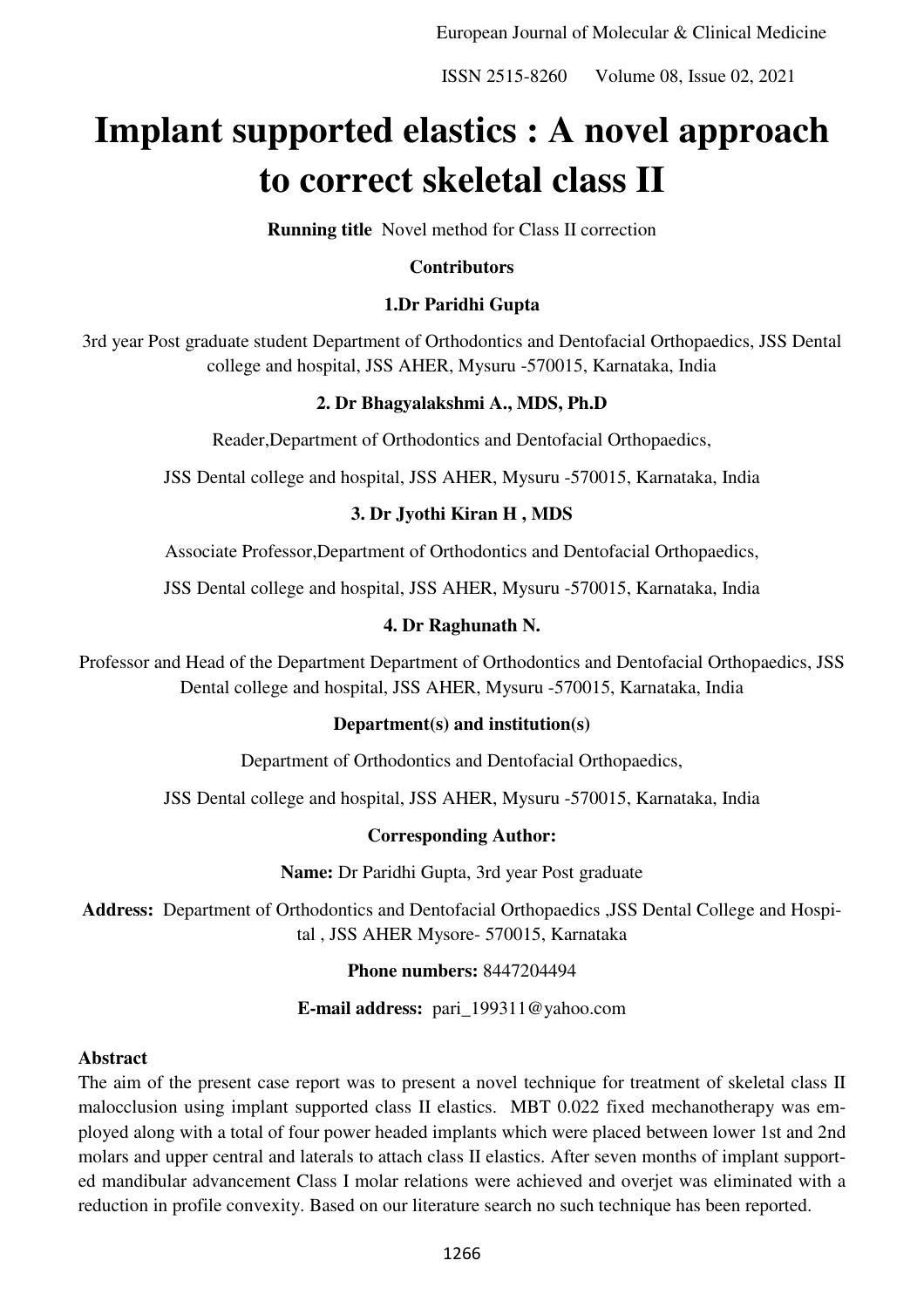Keywords: Skeletal Class II malocclusion, Implants, Class II elastics, Mandibular advancement

# **INTRODUCTION**

Malocclusion often affects the esthetics, profile and attractiveness of an individual, leading them to seek orthodontic treatment. Class II malocclusion is one of the frequent forms of malocclusion encountered by a dentist.1 The causative factors for a Class II malocclusion could be hereditary, trauma, diseases, local factors etc. Mandibular retrognathism is the most common cause constituting a Class II malocclusion.<sup>2</sup>

Treatment of a Class II malocclusion involves a number of approaches such as:

- Functional Appliances<sup>3</sup> in growing children
- Fixed Functional Appliance<sup>4,5</sup>
- Surgical
- Camouflage
- Growth Restriction Maxilla

In dealing with mandibular retrognathism advancement is the most popular treatment protocol that is followed. Mandible is advanced is by appliances which correct the distoocclusion by increasing mandibular growth, redirecting maxillary growth, altering the glenoid fossa or the condylar growth.<sup>6,7,8,9</sup>

Functional appliances can be sub-divided as removable or fixed ones (FFAs). Patient compliance, is the most important differentiating factor among them.<sup>10,11</sup>

Effcets of various appliances for the Correction of non -compliant class II patient has been developed such as Herbst<sup>12</sup>, Jusper Jumper<sup>13</sup> and Forsus<sup>14</sup>.

Literature has showed that the use of miniscrew assisted  $Herbst<sup>15</sup>$  and Forsus fatigue-resistance device  $(FRD)<sup>16</sup>$  to reduce proclination of mandibular incisors intrusive movement of maxillary molars, mesial movement of mandibular molars, retrusion of maxillary incisors.

The present case report shows the treatment of a patient with skeletal Class II malocclusion with mandibular retrusion using min-implants supported elastics.Based on our search, we found that the use of such a technique has not yet been reported.

## **HISTORY AND DIAGNOSIS**

A 14-year old female patient came to the department of orthodontics and dentofacial orthopaedics at JSS Dental college and hospital, Mysuru with a chief complaint of irregularly placed upper front teeth and backwardly placed lower front teeth.

#### **Extra-Oral examination**

Patient was found to be mesocephalic, mesoproscopic with straight profile and competent lips (Fig.1).

## **Intra-Oral examination**

She had Class II molar relation bilaterally with overjet of 9 mm and overbite of 6 mm. She had missing 33 and 43 with retained 73 and 83. Maxillary arch was U-shaped, grossly symmetrical with pro-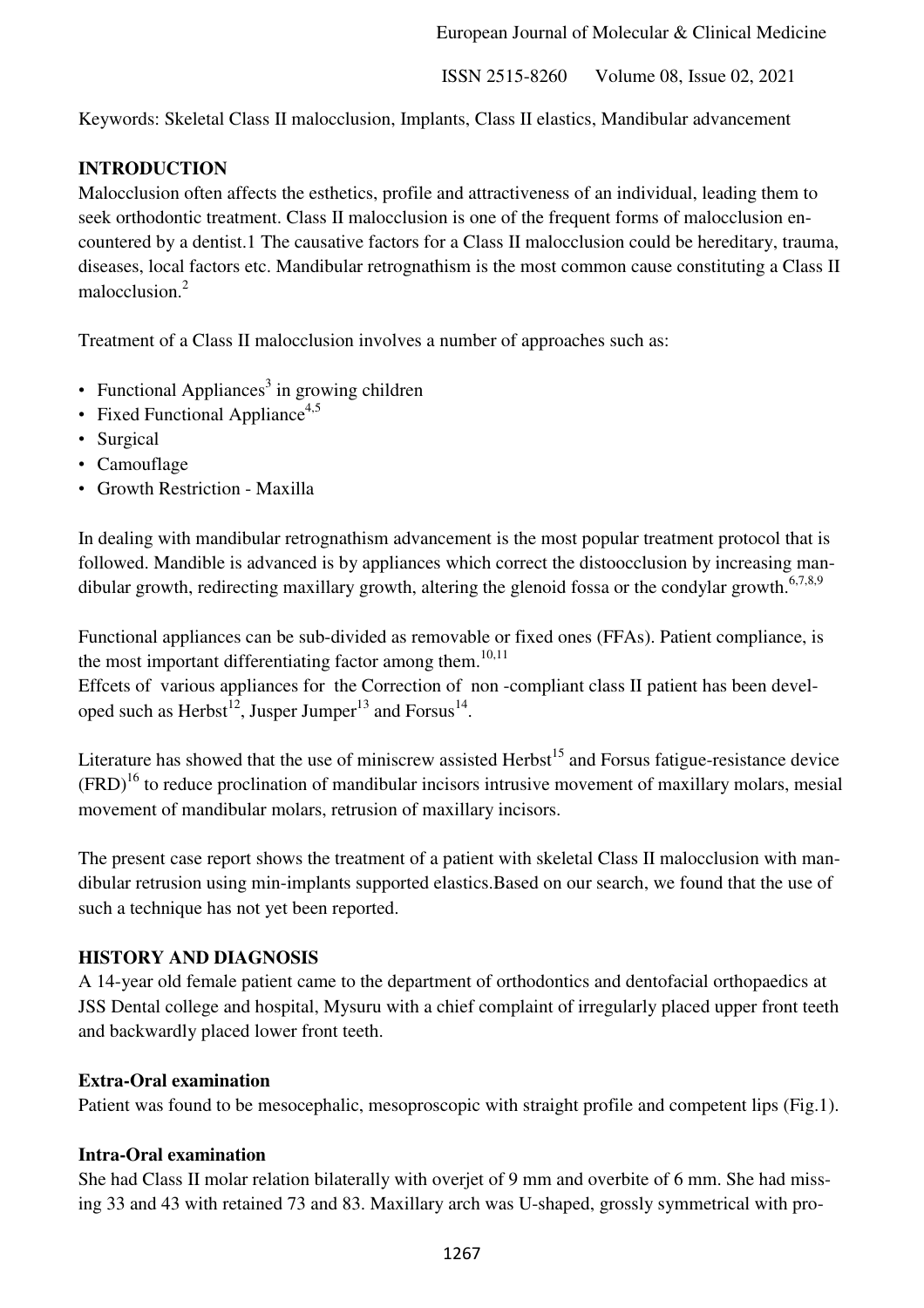clined upper anteriors, distopalatally rotated 14 with average palatal contour. Mandibular arch was Ushaped, grossly symmetrical with proclined lower anteriors, distolingually rotated 35, mesiolingually rotated 32 (Fig.2).

#### **Radiographs**

Panoramic radiograph revealed impacted 33 and 43 with a radiolucency involving the crowns of both the impacted tooth suggestive of dentigerous cyst (Fig.3).

Cephalometric evaluation revealed a skeletal class II malocclusion(Fig.4) due to a retrognathic mandible. (Table I) CVMI showed stage 4 (deceleration stage) indicating 10-25% of growth remaining.

#### **Treatment objectives**

Treatment objectives were to correct skeletal discrepancy, level and align the arches and achieve class I molar and incisor relationship and to obtain an esthetic and functionally stable occlusion.

#### **TREATMENT**

The treatment plan decided was:

- Extraction of 33 and 43 with enucleation of the cyst. Pathology report post enucleation confirmed the diagnosis of a dentigerous cyst.
- Mandibular advancement to correct skeletal class II due to retrognathic mandible.
- To retain the deciduous 73 and 83(Patient was advised for extraction since the prognosis was poor due to resorbed roots but she refused for extraction and insisited on retaining them).

An innovative, minimally invasive and cost efficient method was adopted for bite jumping rather than the already available fixed functional appliances like forsus, herbst, MARA etc. All of the above mentioned appliances are technique sensitive, expensive and require the teeth to be levelled and aligned on 19X25 SS wire which is time consuming.

Hence, we adopted a newer technique by giving power headed  $1.3x10$  mm (Dentoss) implants between 12 and 13; 22 and 23 in the upper arch and between 36 and 37; 46 and 47 in the lower arch. Class II elastics were employed from these implants(Fig.5). PEA mechanotherapy using MBT 0.022 slot with variable prescription and standard torque was used. Class II correction was done hand in hand with leveling and alignment of arches. After a period of 7 months patient achieved correction of skeletal Class II malocclusion (ANB: 7°) and profile convexity(Fig.6) with class I molar relation bilaterally(Fig.7).

## **DISCUSSION**

Several attempts are carried out everyday to correct skeletal class II malocclusion using removable or fixed functional appliances. All the appliances are expensive, time consuming and known for causing lower incisor proclination.<sup>17,18,19,20</sup> Methods such as synching the wire, increased torque in lower incisor brackets have been proposed to minimize the adverse effects.

The present study a new approach that has not been previously described before have been tried. This technique reported correction of ANB angle from 7º to 3º, reduced convexity, increased mandibular growth, forward positioning of point B and preservation of hygiene. Incisor proclination was mildly increased owing to the dentoalveolar effects of class II vectors. Patient refused for extraction and hence the proclination could not be corrected. Thus, our hypothesis was that mandibular advancement can be brought about by implant supported elastics.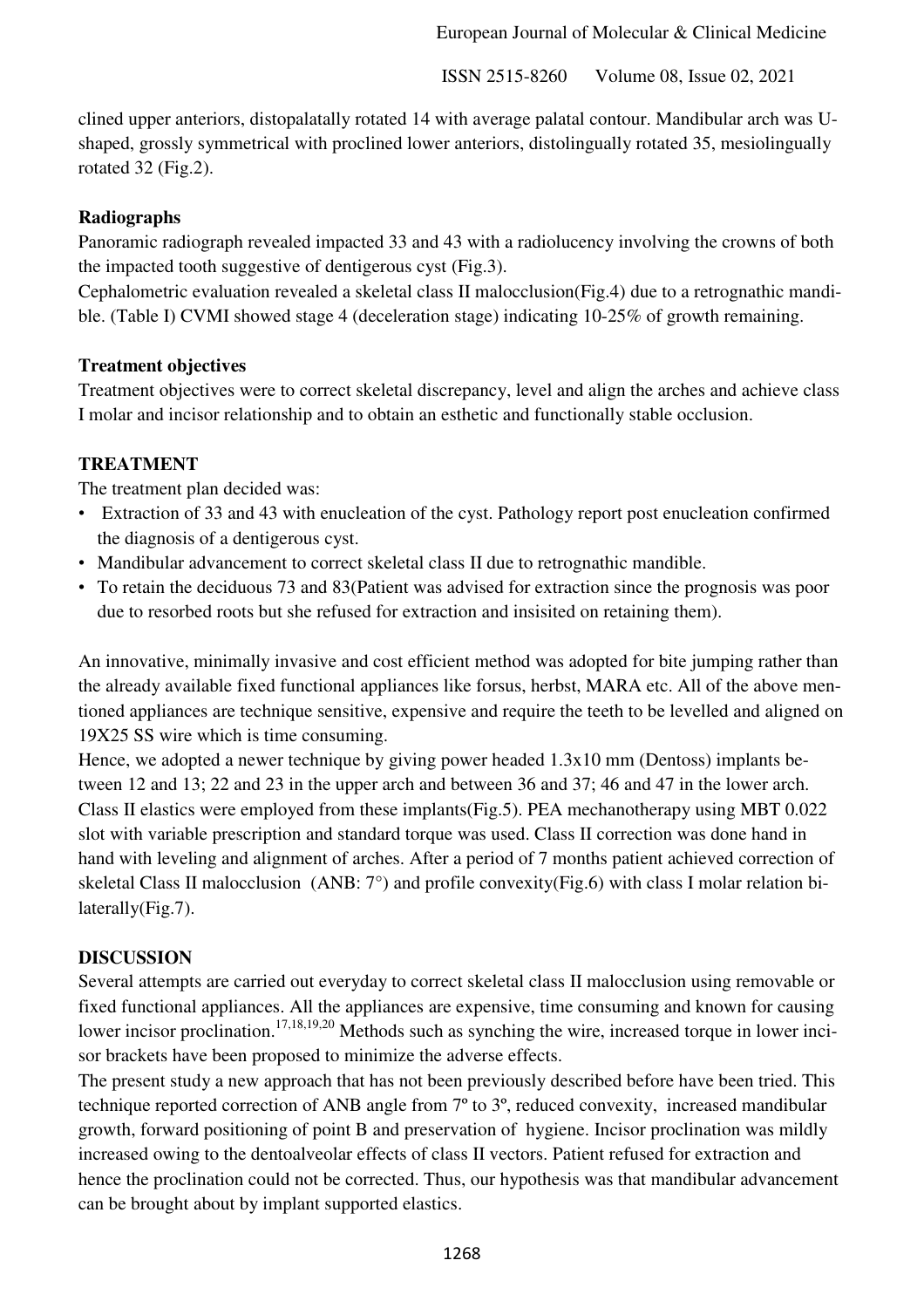The treatment of Class II malocclusion with fixed functional appliance has been associated with small stimulation of mandibular growth, small inhibition of maxillary growth, and with more pronounced dentoalveolar and soft tissue changes. Patient- and appliance-related factors seem to influence the treatment outcomes, yet complementary research is required investigate the respective effects. Similarly, limitation of the present study was that long-term studies should be done to study the various parameters. Further studies are needed to prove/discuss our findings, and clinicians should consider both advantages and disadvantages of implant supported Class II elastics before using them.

## **REFERENCES**

- 1. Pancherz, H., Zieber, K. and Hoyer, B. (1997) Cephalometric characteris- tics of class II division 1 and class II division 2 malocclusions: a compara- tive study in children. *The Angle Orthodontist*, 67, 111–120.
- 2. McNamara, J.A., Jr (1981) Components of class II malocclusion in children 8–10 years of age. *The Angle Orthodontist*, 51, 177–202.
- 3. Chen JY, Will LA, Niederman R. Analysis of efficacy of functional appliances on mandibular growth. American Journal of Orthodontics and Dentofacial Orthopedics. 2002; 122: 470-476.
- 4. Zymperdikas VF, Koretsi V, Papageorgiou SN, Papadopoulos MA. Treatment effects of fixed functional appliances in patients with Class II malocclusion: a systematic review and metaanalysis. Eur J Orthod. 2015; 38: 113-126.
- 5. Zenter A. The problem of compliance in orthodontics. In: Papadopoulos MA, editor. Orthodontic treatment of the Class II noncompliant patient: current principles and techniques. 1st ed. London, United Kingdom. Elsevier. 2006; 9:14.
- 6. Paulsen, H.U., Karle, A., Bakke, M. and Herskind, A. (1995) CT-scanning and radiographic analysis of temporomandibular joints and cephalometric analysis in a case of Herbst treatment in late puberty. *European Journal of Orthodontics*, 17, 165–175.
- 7. McNamara, J.A., Jr, Howe, R.P. and Dischinger, T.G. (1990) A comparison of the Herbst and Fränkel appliances in the treatment of class II malocclu- sion. *American Journal of Orthodontics and Dentofacial Orthopedics*, 98, 134–144.
- 8. Franchi, L., Baccetti, T. and McNamara, J.A. Jr (1999) Treatment and posttreatment effects of acrylic splint Herbst appliance therapy. *American Journal of Orthodontics and Dentofacial Orthopedics*, 115, 429–438.
- 9. Woodside, D.G., Metaxas, A. and Altuna, G. (1987) The influence of func- tional appliance therapy on glenoid fossa remodeling. *American Journal of Orthodontics and Dentofacial Orthopedics*, 92, 181–198.
- 10. Schäfer, K., Ludwig, B., Meyer-Gutknecht, H. and Schott, T.C. (2015) Quantifying patient adherence during active orthodontic treatment with removable appliances using microelectronic wear-time documentation. *European Journal of Orthodontics*, 37, 73–80.
- 11. Sahm, G., Bartsch, A. and Witt, E. (1990) Micro-electronic monitoring of functional appliance wear. *European Journal of Orthodontics*, 12, 297–301.
- 12. Bock NC, Reiser B, Ruf S. Class II subdivision treatment with the Herbst appliance. Angle Orthod. 2013;83:327–33.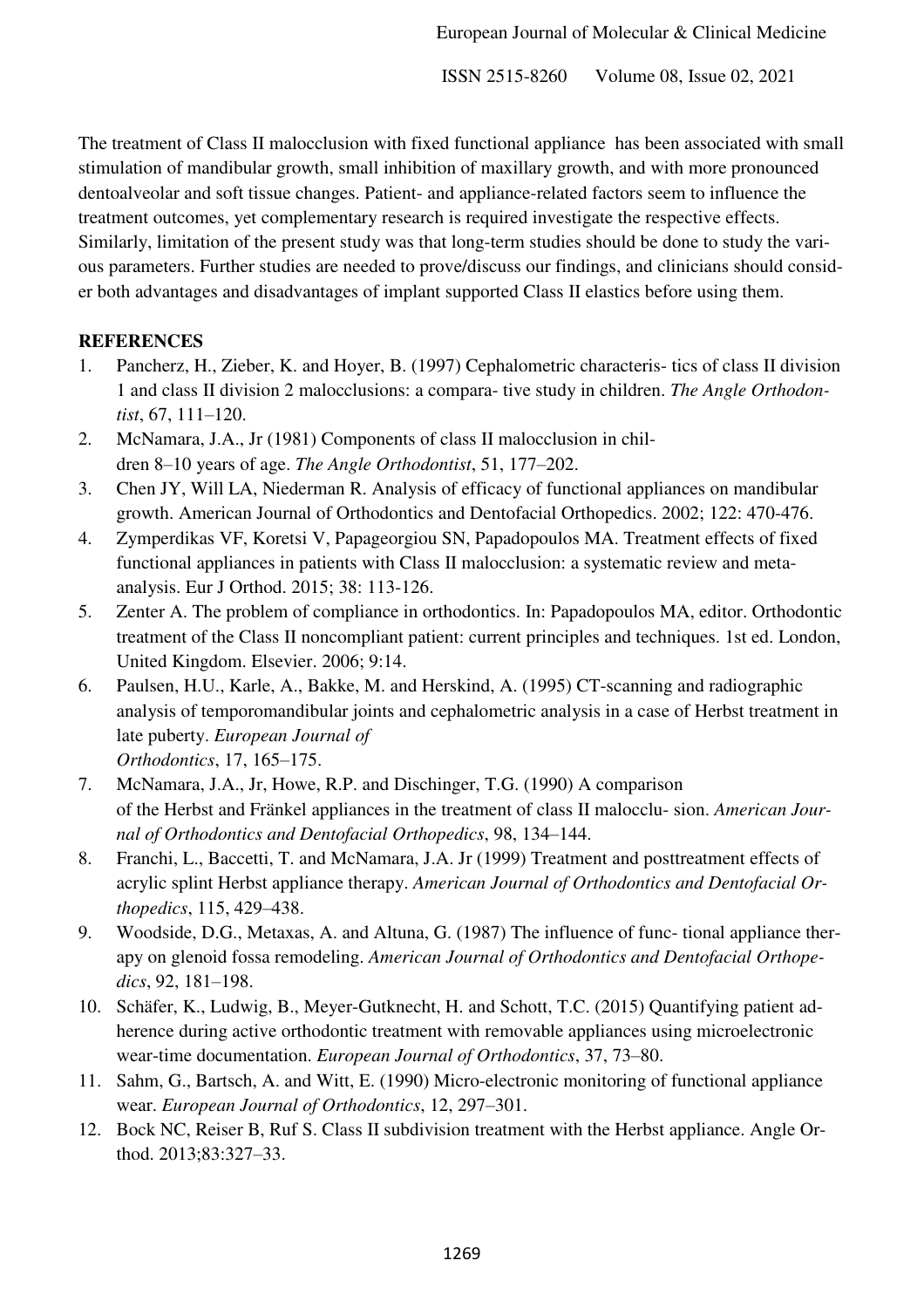- 13. Lima KJ, Henriques JF, Janson G, Pereira SC, Neves LS, Cançado RH. Dentoskeletal changes induced by the Jasper jumper and the activator-headgear combination appliances followed by fixed orthodontic treatment. Am J Orthod Dentofacial Orthop. 2013;143:684–94.
- 14. Franchi L, Alvetro L, Giuntini V, Masucci C, Defraia E, Baccetti T. Effectiveness of comprehensive fixed appliance treatment used with the forsus fatigue resistant device in Class II patients. Angle Orthod. 2011;81:678–83
- 15. Manni A, Pasini M, Mauro C. Comparison between herbst appliances with or without miniscrew anchorage. Dent Res J (Isfahan) 2012;9(Suppl 2):S216–21
- 16. Aslan BI, Kucukkaraca E, Turkoz C, Dincer M. Treatment effects of the forsus fatigue resistant device used with miniscrew anchorage. Angle Orthod. 2014;84:76–87.
- 17. Gunay EA, Arun T, Nalbantgil D. Evaluation of the immediate dentofacial changes in late adolescent patients treated with the forsus (TM) FRD. Eur J Dent. 2011;5:423–32
- 18. Aras A, Ada E, Saracoğlu H, Gezer NS, Aras I. Comparison of treatments with the forsus fatigue resistant device in relation to skeletal maturity: A cephalometric and magnetic resonance imaging study. Am J Orthod Dentofacial Orthop. 2011;140:616–25.
- 19. Karacay S, Akin E, Olmez H, Gurton AU, Sagdic D. Forsus nitinol flat spring and Jasper jumper corrections of Class II division 1 malocclusions. Angle Orthod. 2006;76:666–72.
- 20. 12. Oztoprak MO, Nalbantgil D, Uyanlar A, Arun T. A cephalometric comparative study of class II correction with Sabbagh Universal Spring (SUS (2)) and forsus FRD appliances. Eur J Dent. 2012;6:302–10.

#### **TABLES**

| <b>Parameters</b>      | <b>Pre-Treatment</b> | <b>Post-Bite Jumping</b> |
|------------------------|----------------------|--------------------------|
| <b>SNA</b>             | $82^{\circ}$         | $82^{\circ}$             |
| <b>SNB</b>             | $75^{\circ}$         | $79^\circ$               |
| <b>ANB</b>             | $7^{\circ}$          | $3^{\circ}$              |
| SN/GoGn                | $28^{\circ}$         | $29^\circ$               |
| $U1-SN$                | $113^{\circ}$        | $105^{\circ}$            |
| <b>IMPA</b>            | $102^{\circ}$        | $108^\circ$              |
| $U1-NA$ ( $^{\circ}$ ) | $28^{\circ}$         | $23^{\circ}$             |
| $U1-NA$ (mm)           | $7 \text{ mm}$       | 4 <sub>mm</sub>          |
| L1-NB $(°)$            | $29^\circ$           | $31^{\circ}$             |
| $L1-NB$ ( $\degree$ )  | $7 \text{ mm}$       | 7 <sub>mm</sub>          |
| $Co-A$ (mm)            | 84 mm                | 84mm                     |
| $Co-Gn$ (mm)           | 103 mm               | 106mm                    |

Table 1: Mean values of the examined parameters before treatment and post advancement